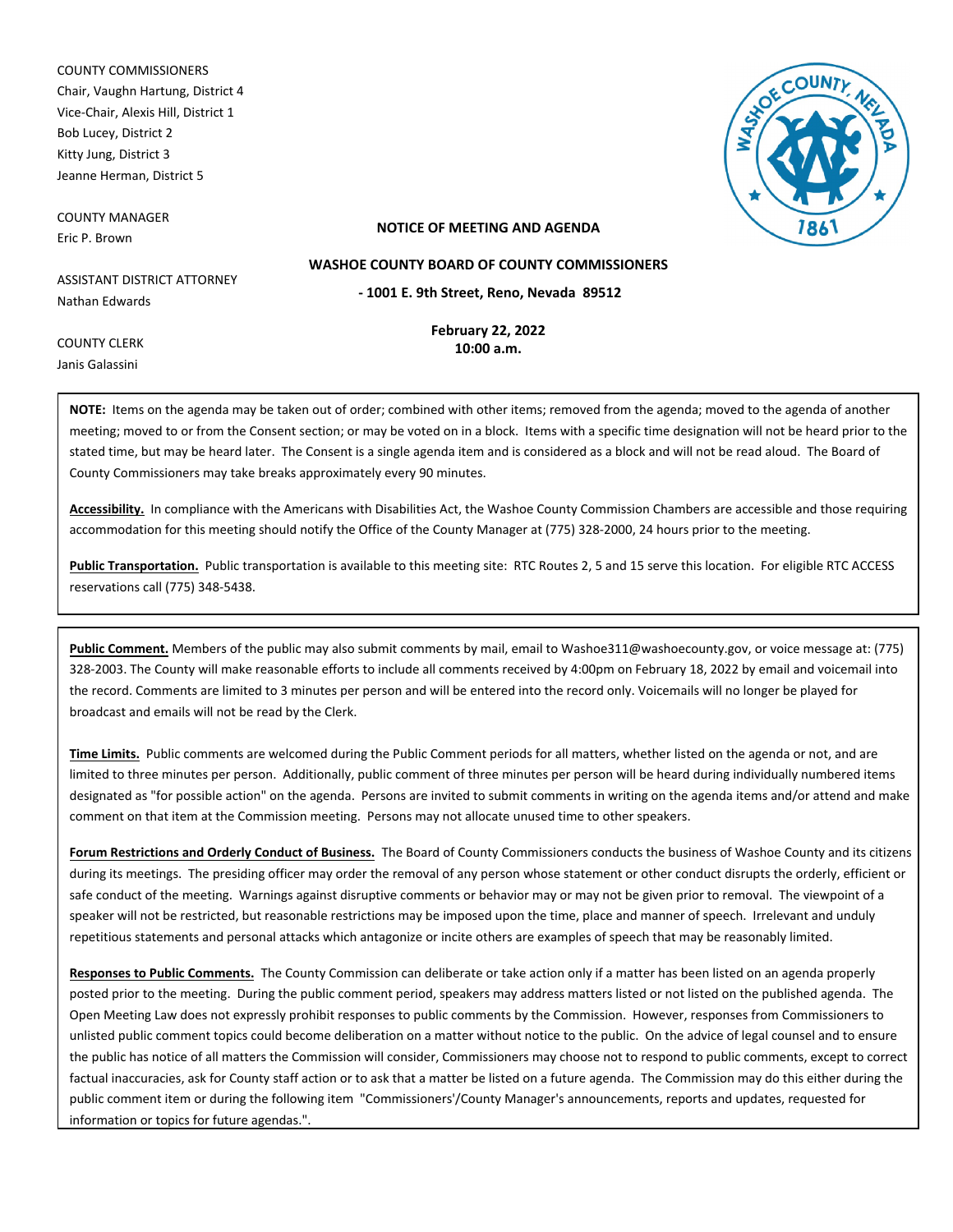Board of County Commissioners Meeting - February 22, 2022

Pursuant to NRS 241.020, the Agenda for the Board of County Commissioners has been posted at the following locations: Washoe County Administration Building (1001 E. 9th Street, Bldg. A), Washoe County Courthouse-Second Judicial District Court (75 Court Street), Reno City Hall - Clerk's Office (1 E. 1st Street); Sparks Justice Court (1675 East Prater Way); www.washoecounty.gov/bcc/board\_committees/ and https://notice.nv.gov.

Although no longer required under NRS 241.020, the agenda has been physically posted at the following locations: Washoe County Courthouse-Second Judicial District Court (75 Court Street), Reno City Hall - Clerk's Office (1 E. 1st Street), Sparks Justice Court (1675 East Prater Way).

Support documentation for the items on the agenda, provided to the Washoe County Board of Commissioners is available to members of the public at the County Manager's Office (1001 E. 9th Street, Bldg. A, 2nd Floor, Reno, Nevada) Erick Willrich, Assistant to the County Manager, (775) 328-2000 and on Washoe County's website www.washoecounty.gov/bcc <http://www.washoecounty.gov/bcc>

# **10:00 a.m.**

- 1. Salute to the flag.
- 2. Roll call.
- 3. Public Comment. Comment heard under this item will be limited to three minutes per person and may pertain to matters both on and off the Commission agenda. The Commission will also hear public comment during individual action items, with comment limited to three minutes per person. Comments are to be made to the Commission as a whole.
- 4. Commissioners'/County Manager's announcements, reports and updates to include boards and commissions updates, requests for information or topics for future agendas. (No discussion among Commissioners will take place on this item.)
- Presentation by Washoe County Registrar Deanna Spikula to provide an overview on Election Administration for the 2022 Election. Discussion may include but not be limited to: Federal and State election laws, election authority of Registrar of Voter, Nevada Legislature's changes from 2019 and 2021 regular legislative sessions as well as the 2021 Special session, key election dates, and offices up for election this cycle and location for filing. FOR DISCUSSION ONLY 5.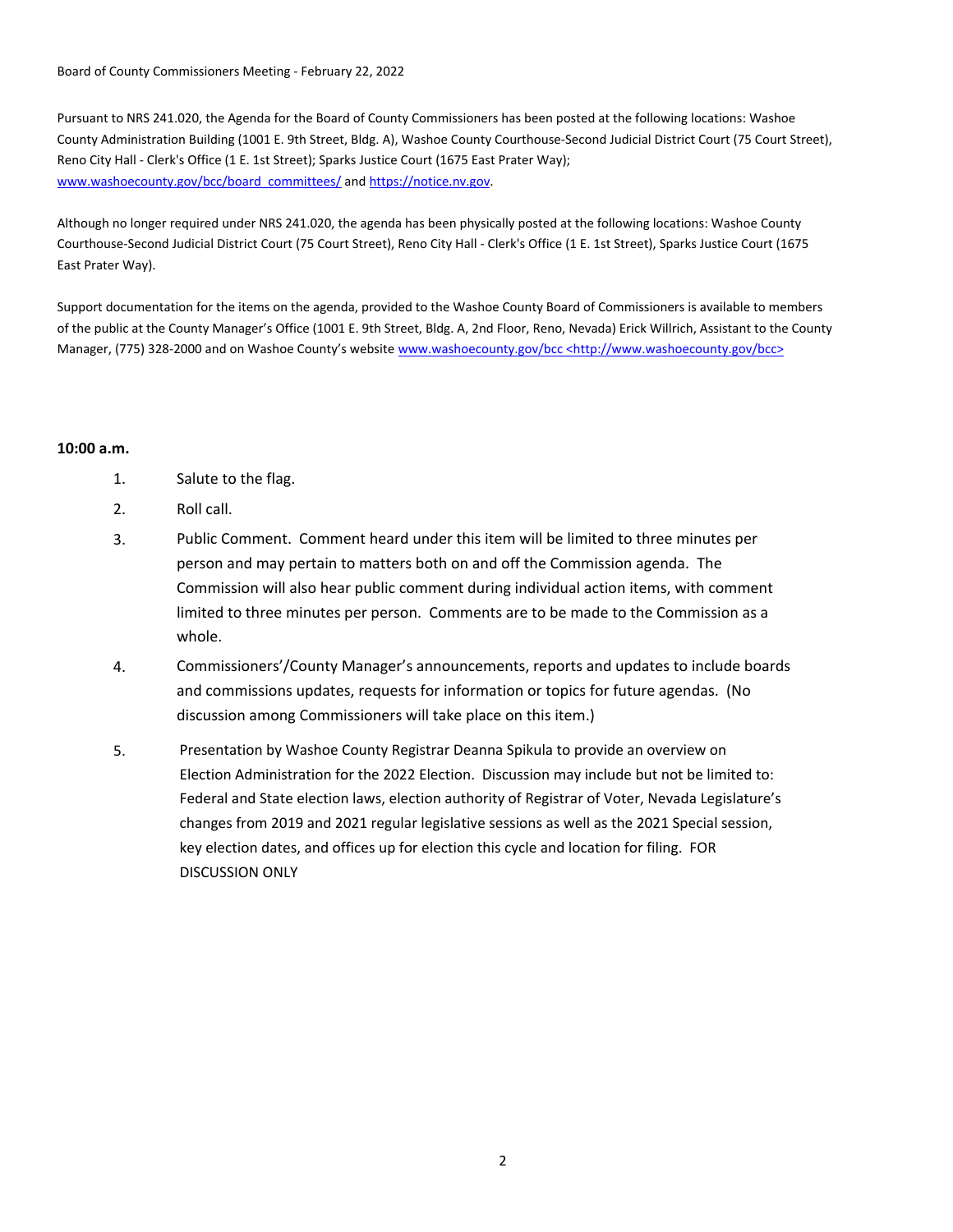# **6. Consent Items. (FOR POSSIBLE ACTION)**

Approval of minutes for the Board of County Commissioner's regular meeting of January 18, 2022. Clerk. (All Commission Districts.) FOR POSSIBLE ACTION 6.A.1.

*Attachments:* [2022-01-18 W](http://washoe-nv.legistar.com/gateway.aspx?M=F&ID=073ecff4-f2f3-4942-a266-74aea3d5712e.pdf)

Recommendation to 1) approve roll change requests, pursuant to NRS 361.765 and/or NRS 361.768, for errors discovered on the 2018/2019, 2019/2020, 2020/2021 and 2021/2022 secured and unsecured tax rolls 2) authorize Chair to execute the changes described in Exhibits A and B and 3) direct the Washoe County Treasurer to correct the error(s). [cumulative amount of decrease to all taxing entities \$49,367.95]. Assessor. (Commission Districts 2, 3, 4, 5.) FOR POSSIBLE ACTION 6.B.1.

> [BCC 2/22/22 - Assessor - Staff Report Roll Change Requests](http://washoe-nv.legistar.com/gateway.aspx?M=F&ID=3f7a5ab1-180d-4ecc-b4c0-51429205c759.docx) [BCC 2/22/22 - Assessor - Exhibit A](http://washoe-nv.legistar.com/gateway.aspx?M=F&ID=5d7287aa-4f4b-4987-a398-1e1738f74d81.pdf) [BCC 2/22/22 - Assessor - Exhibit B](http://washoe-nv.legistar.com/gateway.aspx?M=F&ID=b5c570ba-dbeb-4fb4-8eac-4b230a4f8b43.pdf) *Attachments:*

Recommendation to accept the Regional Street Naming Committee's recommendation and approve the renaming of Lombardi Lane and an unnamed access easement to Brady Ranch Road located within unincorporated Washoe County between Holcomb Ranch Lane and undeveloped land. Affected parcels are APN 041-130-58, 041-190-06, 041-190-08, 041-190-09, 041-190-10, 041-190-17, 041-190-18, 041-190-19 and 041-190-20. Community Services. (Commission District 2.) FOR POSSIBLE ACTION 6.C.1.

BCC 02-22-22 - RSNC Recommendation Lombardi Ln renaming [BCC 02-22-22 - Application and maps](http://washoe-nv.legistar.com/gateway.aspx?M=F&ID=73cfd008-8a7c-4be2-91f2-85261f382722.pdf) *Attachments:*

Recommendation to accept the Regional Street Naming Committee's recommendation and approve the naming of an unnamed easement to Raven Wing and waive the 6-month waiting period. The easement is located within unincorporated Washoe County, west of Red Rock Road in an area referred to as Red Rock Estates. Community Services. (Commission District 5.) FOR POSSIBLE ACTION 6.C.2.

[BCC 02-22-22 - RSNC Recommendation \\_ Raven Wing naming](http://washoe-nv.legistar.com/gateway.aspx?M=F&ID=479d6d75-cf2a-4437-9d38-88dbab907d69.doc) [BCC 02-22-22 - Application and map](http://washoe-nv.legistar.com/gateway.aspx?M=F&ID=72312c08-832a-44e7-9ab1-8ff6911a610f.pdf) *Attachments:*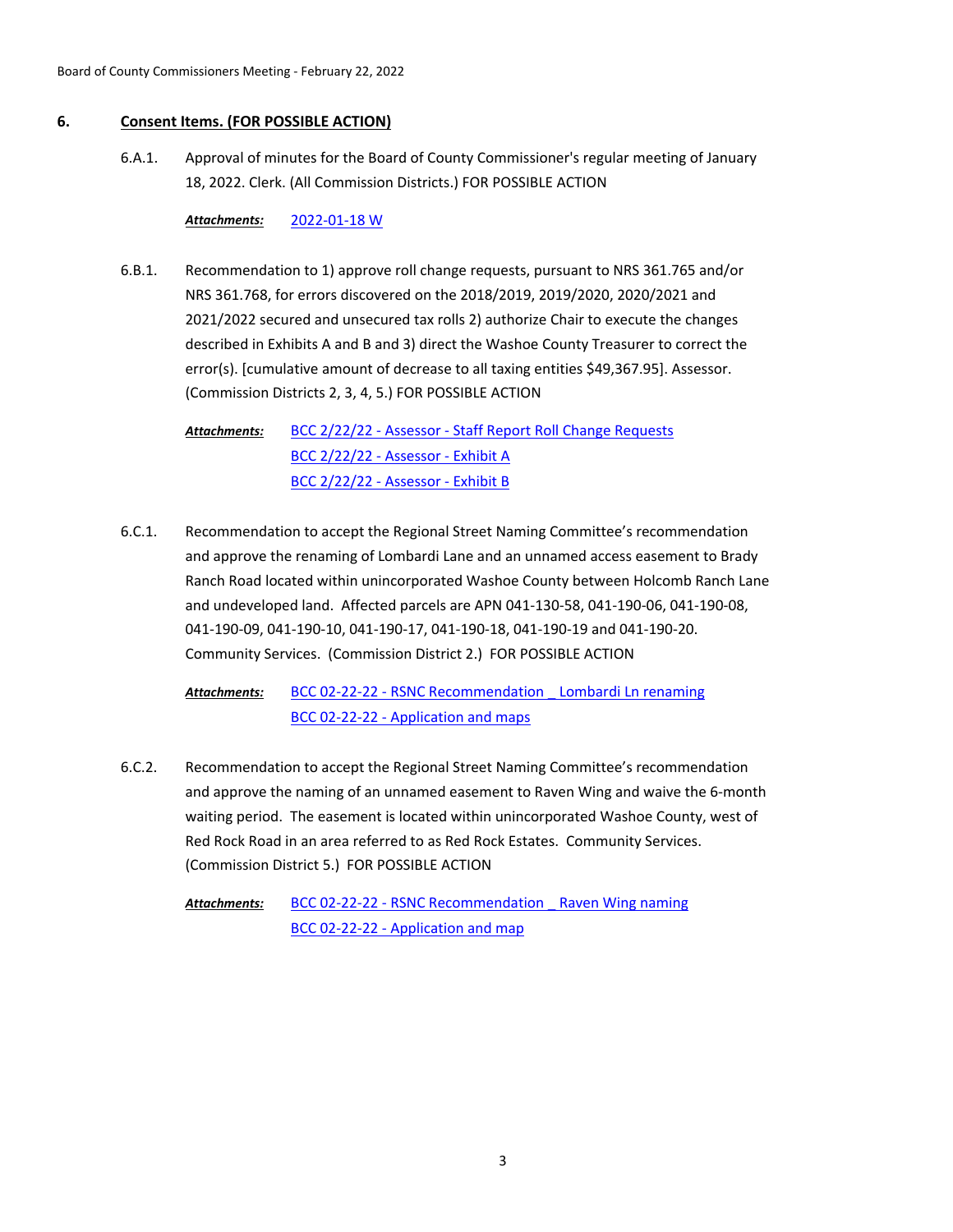Recommendation to accept the Regional Street Naming Committee's recommendation and approve the renaming of a portion of Ruddy Way to Neighborhood Way from Goldeneye Parkway to the eastern end of pavement located in unincorporated Washoe County; and, if approved, waive the 6-month waiting period. The proposed name change to Neighborhood Way will reflect an extension of the existing street section and will comply with the Conditions of Approval for the Eagle Canyon Development. Ruddy way is a public roadway adjacent to APNs 530-322-05, 530-332-01 and 532-020-29. Community Services. (Commission District 4.) FOR POSSIBLE ACTION 6.C.3.

#### [BCC 02-22-22 - RSNC Recommendation \\_ Ruddy Way renaming](http://washoe-nv.legistar.com/gateway.aspx?M=F&ID=2503d4fb-24fe-44a7-a2be-7ded302d7807.doc) [BCC 02-22-22 - Application and map](http://washoe-nv.legistar.com/gateway.aspx?M=F&ID=a12655f6-6ce4-4a16-aeca-ab74f41ca7b6.pdf) *Attachments:*

Recommendation to approve Commission District Special Fund disbursement pursuant to NRS 244.1505 in the amount of [\$5,000] for Fiscal Year 2021-2022; District 4 Commissioner Vaughn Hartung recommends a [\$5,000] grant to Washoe County School District, Spanish Springs High School -- a government entity -- for the purpose of supporting the Spanish Springs High School JROTC Cougars Battalion; approve Resolution necessary for same; and direct the Comptroller's Office to make the necessary disbursement. Manager's Office. (Commission District 4.) FOR POSSIBLE ACTION 6.D.1.

[Staff Report\\_SSHS\\_JROTC](http://washoe-nv.legistar.com/gateway.aspx?M=F&ID=80c714e6-e063-4bee-afc7-f67b5fb77b6e.doc) [Washoe County School District-SSHS-JROTC Resolution 2.22.22](http://washoe-nv.legistar.com/gateway.aspx?M=F&ID=6ab2bda4-b27f-4c38-ac5a-ab7924d2e977.docx) *Attachments:*

Recommendation to approve Amendment #1 to the Agreement between Washoe County and Collaborative Safety, LLC., which authorizes an increase in the amount of [\$11,250.00] for a total contract amount not to exceed [\$101,000.00] retroactive for the term of August 1, 2021 through July 31, 2022 to support the training and establishment of a culture of safety within the Human Services Agency while building a systemic review process using safety science and a nationally recognized proprietary model; and if approved, authorize the Purchasing and Contracts Manager to execute Amendment #1. Human Services Agency. (All Commission Districts.) FOR POSSIBLE ACTION 6.E.1.

[BCC 02-22-22 Approve Am#1 Collab Safety Agreement](http://washoe-nv.legistar.com/gateway.aspx?M=F&ID=623a898e-87a3-476c-ac5e-404ce162b3ac.doc)  [\$101,000] [FY22 Am#1 Collab Safety-Human Factors Debriefing Training](http://washoe-nv.legistar.com/gateway.aspx?M=F&ID=e7ca3862-c849-4c08-bc0c-28db3e9dec2e.docx) *Attachments:*

# **End of Consent Items**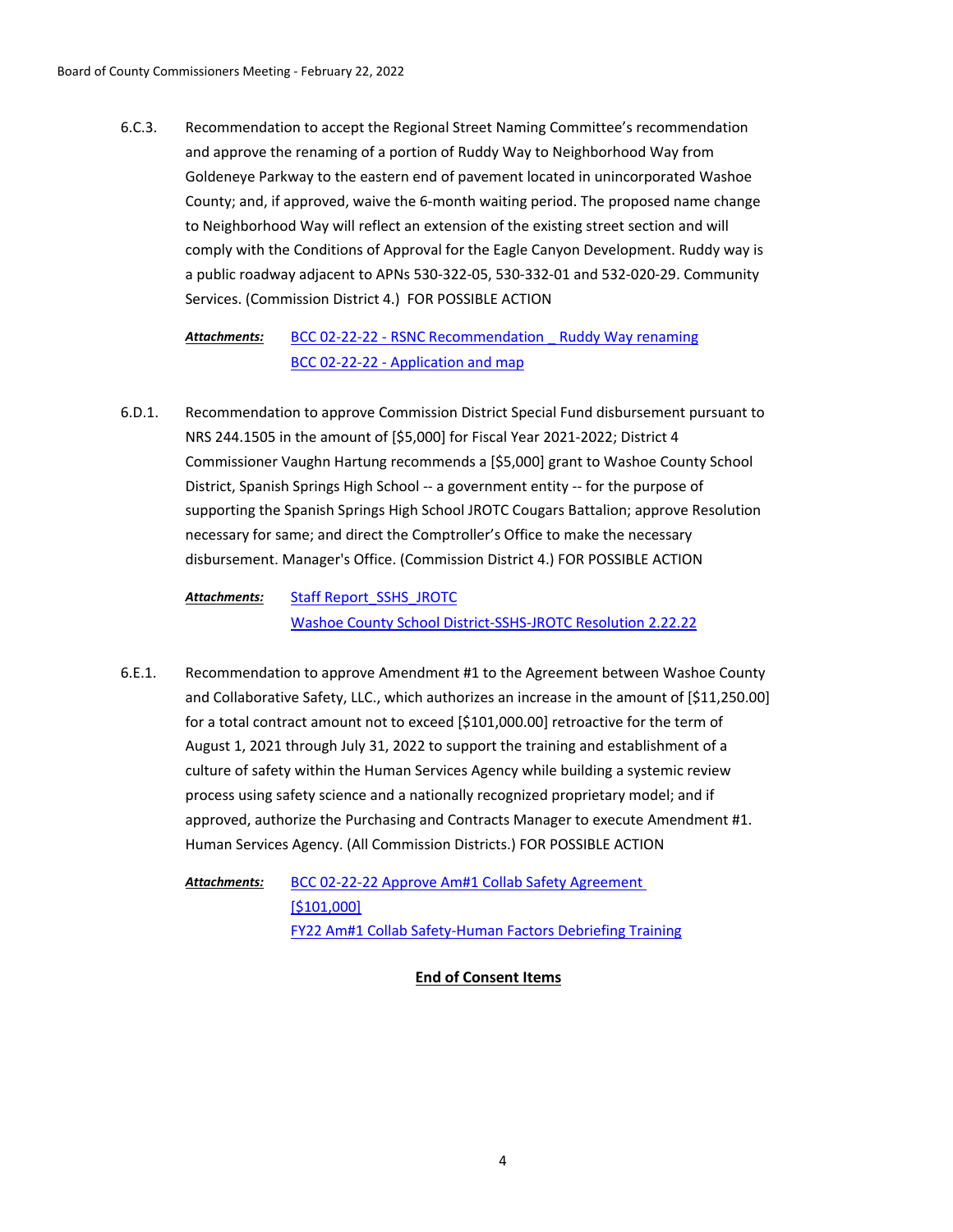Recommendation to approve a five-year contract with Microgenics Corporation (dba: Thermo Fisher Scientific) for the annual purchase of reagents, calibrators, controls, consumables, maintenance, to include annual user licenses for the Paracelsus™ software, and service charges at an annual cost of [\$164,578.1], or [\$873,767.31] five-year total under a sole source exemption pursuant to NRS 332.115, utilizing existing department budget authority, in support of the mandatory drug and alcohol testing performed by Alternative Sentencing. The contract will supersede and replace the existing five-year contract with Thermo Fisher that was approved on April 23, 2019 (agenda item #12). If approved, authorize the Purchasing and Contracts Manager to execute all necessary contract documents. Alternative Sentencing. (All Commission Districts.) FOR POSSIBLE ACTION 7.

[2-22-22 - Contract\\_Thermo Fisher\\_Alt Sentencing](http://washoe-nv.legistar.com/gateway.aspx?M=F&ID=3f9ae52c-51fb-46e1-8603-4bd82a1e334c.doc) [2-22-22\\_Sole Source Thermo Fisher\\_Alt Sentencing](http://washoe-nv.legistar.com/gateway.aspx?M=F&ID=93045544-96e3-49d1-a739-bfa68f5f5852.pdf) 2-22-22 Thermo Fisher Contract Alt Sentencing Final *Attachments:*

Recommendation to award Invitation to Bid (ITB) #3168-22 for Environmental Sample Testing, Data Review and Reporting to Alpha Analytical, Inc., 255 Glendale Avenue, Suite 21, Sparks, NV, the lowest, responsive, responsible and qualified bidder, in an estimated annual amount of \$150,000.00; and authorize the Purchasing and Contracts Manager to execute the necessary purchase order over the award period commencing July 1, 2022 through August 30, 2023 for a one (1) term period, with two (2) one-year term renewal options each at \$150,000, at the discretion of Washoe County. This contract is for the required ground water sample testing and analysis which supports the Washoe County Central Truckee Meadows Remediation District (CTMRD) program. Community Services. (All Commission Districts.) FOR POSSIBLE ACTION 8.

*Attachments:* [BCC 02-22-22 - Staff report - award bid for CTMRD lab services](http://washoe-nv.legistar.com/gateway.aspx?M=F&ID=e7063648-08cb-423e-8957-460b814d9e4b.doc)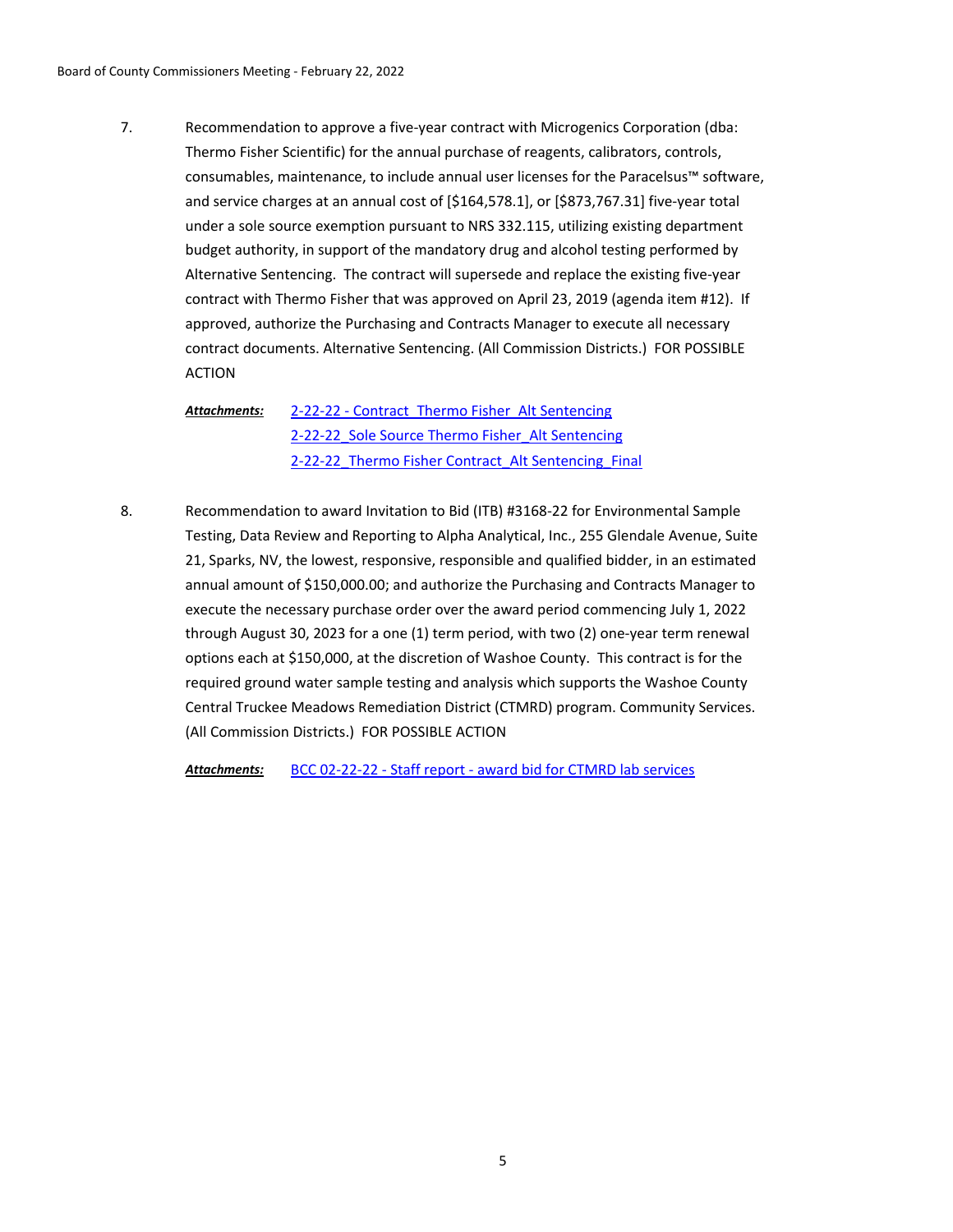Recommendation to: (1) approve the purchase of nine (9) replacement pieces of heavy equipment from Cashman Equipment Company, 600 W. Glendale Ave, Sparks, NV 89431 [\$2,386,061.00, with a five (5) year guaranteed buyback of \$1,547,500.00], utilizing Sourcewell (a public agency created by the Minnesota legislature) contract #032119-CAT, pursuant to the joinder provision of NRS 332.195; and (2) authorize the Purchasing and Contract Manager to execute the sales agreement with the vendor. The following units are being replaced: 9.

| EQ#  | Year | Make / Model              | Description         |
|------|------|---------------------------|---------------------|
| 7814 | 2017 | CATERPILLAR 140M          | Motor Grader        |
| 7815 | 2017 | CATERPILLAR 140M          | Motor Grader        |
| 7816 | 2017 | CATERPILLAR 140M          | Motor Grader        |
| 7817 | 2017 | CATERPILLAR 950M          | 3 Yard Wheel Loader |
| 7818 | 2017 | CATERPILLAR 950M          | 3 Yard Wheel Loader |
| 7867 | 2017 | CATERPILLAR 966M          | 4 Yard Wheel Loader |
| 7868 | 2017 | <b>CATERPILLAR 430FIT</b> | Backhoe             |
| 7869 | 2017 | CATERPILLAR 430FIT        | Backhoe             |
| 7870 | 2017 | CATERPILLAR 430FIT        | Backhoe             |
|      |      |                           |                     |

Community Services. (All Commission Districts.) FOR POSSIBLE ACTION

*Attachments:* [BCC 02-22-22 - staff report for heavy equipment replacement](http://washoe-nv.legistar.com/gateway.aspx?M=F&ID=0ad06fbf-bb13-4486-809e-a9a7074445c1.doc)

Recommendation to adopt Resolution R22-26 to temporarily suspend reclaimed water use rates for the 2022 irrigation season to encourage improved management practices of reclaimed water irrigation and reduction of potable water resources through increased use of reclaimed water. [Reductions in reclaim water rate revenues are estimated at \$350,000 in Fiscal Year 22 and \$750,000 in Fiscal Year 23.] Community Services. (Commission District 2.) FOR POSSIBLE ACTION 10.

[BCC 2-22-22 - Staff Report to suspend reclaim water rates](http://washoe-nv.legistar.com/gateway.aspx?M=F&ID=c7808fd7-7183-4b51-8e1d-4bc3b9044a53.doc) [BCC 2-22-22 - Resolution R22-26 - Reclaim Rate Reduction](http://washoe-nv.legistar.com/gateway.aspx?M=F&ID=97cbfee7-2a82-4288-afd5-9174b705ffca.docx) *Attachments:*

Recommendation to retroactively approve purchases not to exceed [\$340,000.00] through the period ending June 30, 2022, from ASM Global in support of the COVID-19 response testing efforts. Health District. (All Commission Districts.) FOR POSSIBLE ACTION 11.

*Attachments:* [BCC Staff Report\\_FY22\\_ASM Global\\_ 2-22-22 COVID.docx.doc](http://washoe-nv.legistar.com/gateway.aspx?M=F&ID=e2e0410c-2251-468f-8081-e656bd3d180a.doc)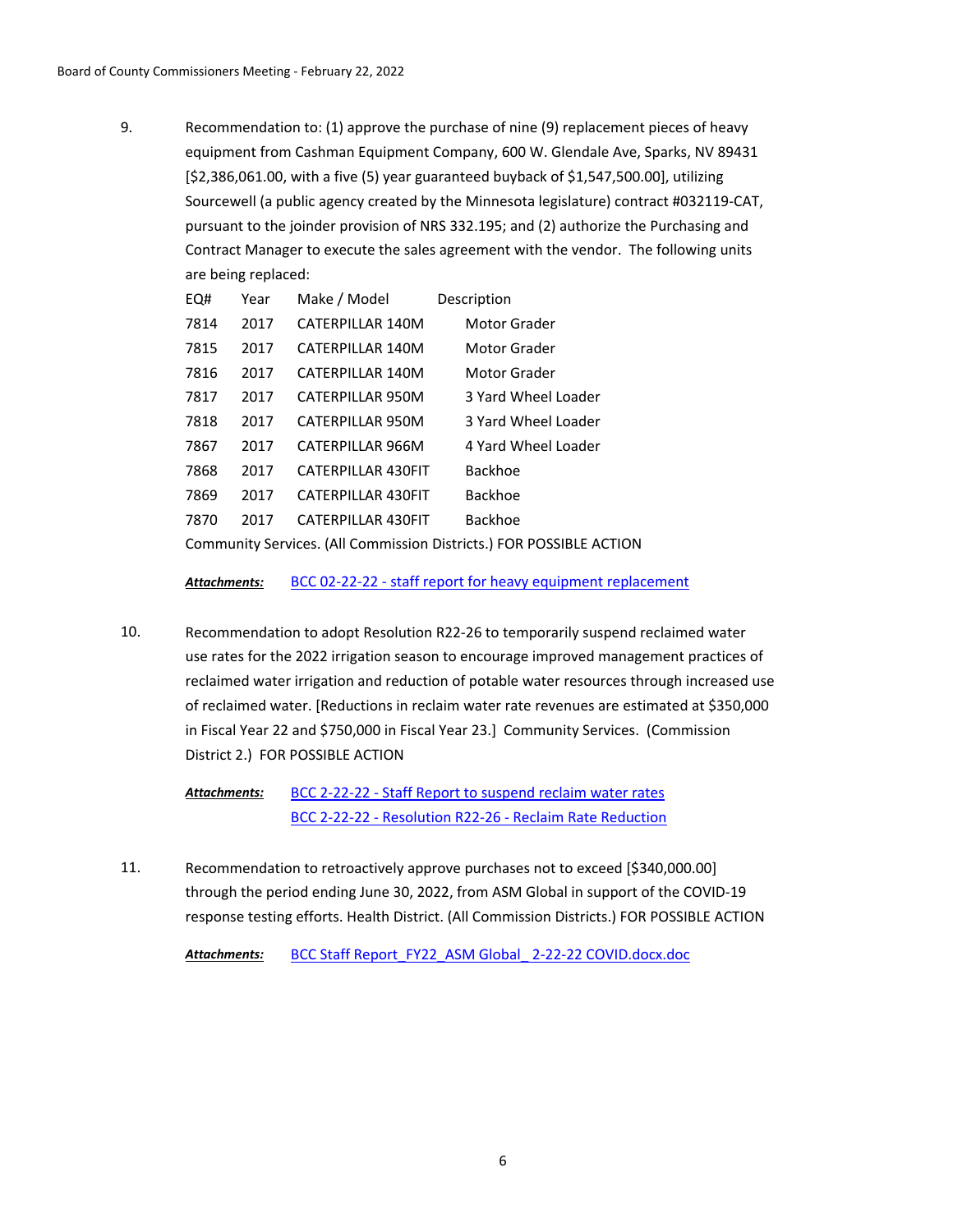Recommendation to approve an Agreement for Professional Services between Washoe County and Rapid Space doing business as (DBA) Quick Space to provide temporary site services including temporary fencing, portable restrooms, portable handwashing stations, portable office buildings, portable storage containers and other items as needed for the Nevada Cares Campus for an initial sixteen (16) month term [not to exceed \$475,000]; authorize the Purchasing & Contracts Manager to execute the agreement beginning March 1, 2022, through June 30, 2023 with the option to renew for three (3) one-year periods thereafter up to \$400,000 annually. Manager's Office. (All Commission Districts.) FOR POSSIBLE ACTION 12.

[20220222\\_Staff Report\\_PSA Cares Campus Site Services](http://washoe-nv.legistar.com/gateway.aspx?M=F&ID=57ab0838-5b43-4fe6-bea7-7ee93f14b2e4.doc) [20220222\\_PSA\\_QuickSpace\\_Cares Campus Site Services](http://washoe-nv.legistar.com/gateway.aspx?M=F&ID=2d939900-8745-4454-a6e5-ba3003107686.docx) *Attachments:*

- Recommendation to retroactively approve allocation of American Rescue Plan Act (ARPA) funds through the Coronavirus State Fiscal Recovery Fund and Coronavirus Local Fiscal Recovery Fund (SLFRF) for purchases exceeding \$100,000 for audio-visual equipment offered by Justice AV Solutions [\$591,489.19] and Innovative Communication Systems [\$451,582.00] for the ARPA-SLFRF Project #21 District Court Courtrooms Audio Visual Upgrade; and retroactively approve purchase of audio-visual equipment offered by Justice AV Solutions [\$135,037.71] for the ARPA-SLFRF Project #14 Sparks Justice Court JAVS Audio Visual Upgrade. Manager's Office. (All Commission Districts.) FOR POSSIBLE ACTION 13.
	- [BCC 2-22-22\\_OCM\\_SLFRF\\_ContractsOver \\$100000V2](http://washoe-nv.legistar.com/gateway.aspx?M=F&ID=e9efa9a5-cfc2-405a-a757-d8375b14b1ba.docx) [SJC ARPA - Sole Source Purchase Request JAVs 12-8-21 Approved](http://washoe-nv.legistar.com/gateway.aspx?M=F&ID=abda41da-d3c2-4589-913f-62b796e8a001.pdf) [SJDC ARPA - Sole Source Purchase Request JAVS 12-23-21](http://washoe-nv.legistar.com/gateway.aspx?M=F&ID=feb643c0-003e-4667-819a-837f889bfa74.pdf)  Approved [SJDC ARPA Sole Source Purchase Request ICS 12-23-21 Approved](http://washoe-nv.legistar.com/gateway.aspx?M=F&ID=a8d2f40b-9ca0-49b4-b88e-54acd5ed346e.pdf) *Attachments:*
- Recommendation to accept the Election Resolution R22-28 and direct the Registrar of Voters to implement procedures enforcing policies by the 2022 Primary election. Manager's Office. (All Commission Districts.) FOR POSSIBLE ACTION 14.

[2.22.22 STAFF REPORT\\_ Election Resolution](http://washoe-nv.legistar.com/gateway.aspx?M=F&ID=6b1419fa-0072-4740-a34a-0309767fface.doc) [Election Process Identification Resolution](http://washoe-nv.legistar.com/gateway.aspx?M=F&ID=d446fb60-b79b-4e1d-80b9-235ab6801320.docx) *Attachments:*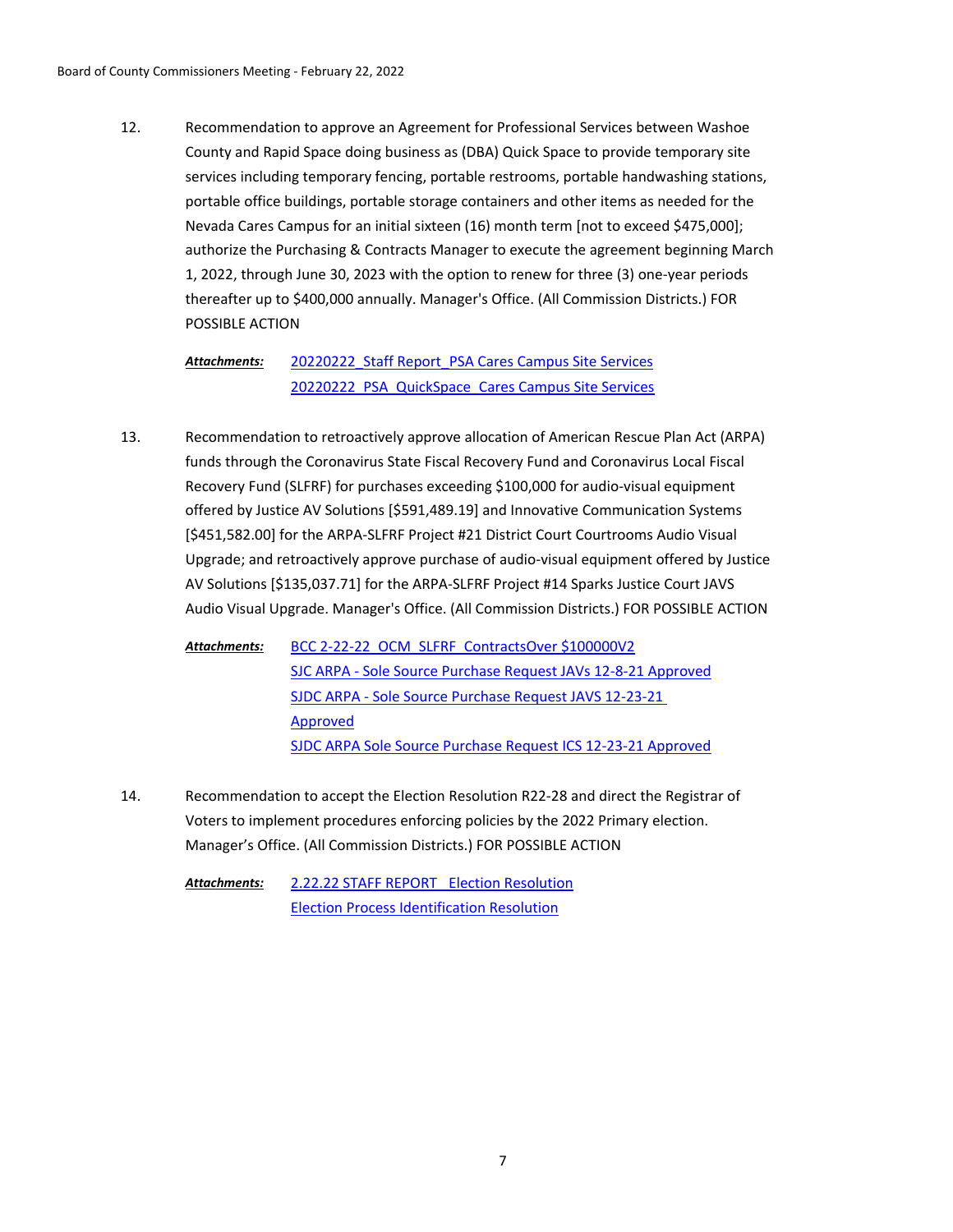Recommendation to approve the Lenel to Genetec conversion contract between Washoe County and PowerComm Solutions for the sole source purchase to assist Washoe County Technology Services and Genetec Professional Services in converting existing Lenel On-Guard Access Control and Alarm Monitoring Systems to a Genetec Synergis Enterprise System, not to exceed [\$248,620] and authorize the Purchasing and Contracts Manager to execute the agreement on behalf of Washoe County. Technology Services. (All Commission Districts.) FOR POSSIBLE ACTION 15.

[BCC 02-22-22 - Staff Report - PowerComm Genetec](http://washoe-nv.legistar.com/gateway.aspx?M=F&ID=8caaa92e-df74-454f-9248-4dfd8b8e0fc0.docx) [BCC 02-22-22 - PCS Proposal](http://washoe-nv.legistar.com/gateway.aspx?M=F&ID=1654ea89-7add-4bb8-8693-59d8bc46a98a.pdf) [BCC 02-22-22 - PowerComm Sole Source](http://washoe-nv.legistar.com/gateway.aspx?M=F&ID=948f45e4-2315-4064-9e31-dec486003248.pdf) *Attachments:*

# **Public Hearing. (Note: Due to public testimony and discussion, time expended on the item in this category can vary.)**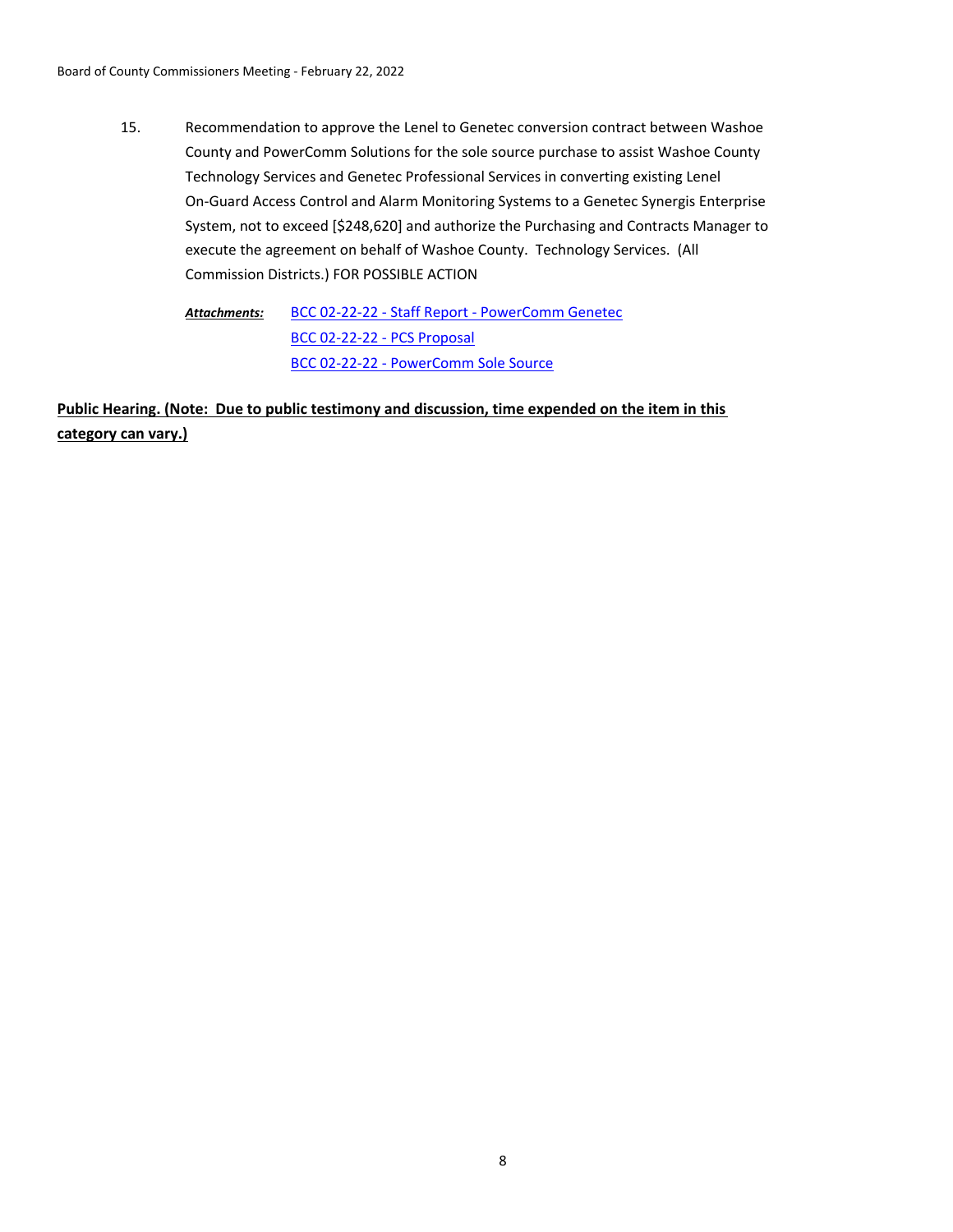Public Hearing: Master Plan Amendment Case Number WMPA21-0011 & Regulatory Zone Amendment Case Number WRZA21-0007 (Reno SOI Rollback- Mae Anne Avenue). Recommendation to: (1) Adopt an amendment to the Washoe County Master Plan for the purpose of adopting a Washoe County land use designation of Suburban Residential (SR) on 28 parcels that have been removed from the City of Reno's Sphere of Influence (SOI) and returned to Washoe County's jurisdiction. The subject properties are currently designated by the City of Reno as Large Lot Neighborhood. The 28 parcels include: (APN: 039-131-03, 17, 18, 19, 20, 21, 26, 28, 29, 31, 32, 33, 039-133-11, 21, 23, 24, 25, 26, 27, 28, 039-136-02, 04, 05, 06, 07, 08, 212-121-01 & 02) totaling 33.6 acres; and (2) Add 26 of the subject 28 parcels to the Verdi Area Plan, a component of the Washoe County Master Plan (APN: 039-131-03, 17, 18, 19, 20, 21, 26, 28, 29, 31, 32, 33, 039-133-11, 21, 23, 24, 25, 26, 27, 28, 039-136-02, 04, 05, 06, 07, & 08). If adopted, the master plan amendment will take effect after a determination of conformance with the Truckee Meadows Regional Plan by the Truckee Meadows Regional Planning Commission; and 16.

(3) Adopt, subject to final approval of the associated master plan amendment and a favorable conformance review by the regional planning authorities, a regulatory zone amendment from the City of Reno's designation of Large Lot Rural-one acre (LLR1) to Washoe County's regulatory zone of Low Density Suburban/2 (LDS/2) for 3 parcels (APNs: 039-131-03, 7, & 8); and Low Density Suburban (LDS) for 25 parcels (APNs: 039-131-17, 19, 20, 21, 28, 29, 31, 32, 33, 039-133-11, 21, 23, 24, 25, 26, 27, 28, 039-136-02, 04, 05, 06, 212-121-01 , & 02, 039-131-18 & 26).

The Board of County Commissioners may adopt the proposed amendment, may further modify the proposed amendment and refer the matter back to the Planning Commission for its report in accordance with NRS 278.220(4), or may deny the proposed amendment after the public hearing.

If approved, authorize the Chair to sign the resolutions to that effect. Community Services. (Commission District 1.) FOR POSSIBLE ACTION

| BCC 2-22-22 - Staff Report - WMPA21-0011 WRZA21-0007 Reno  |  |  |
|------------------------------------------------------------|--|--|
| <u>SOI</u>                                                 |  |  |
| BCC 2-22-22 - Attachment A - BCC MPA Resolution            |  |  |
| BCC 2-22-22 - Attachment B - BCC RZA Resolution            |  |  |
| BCC 2-22-22 - Attachment C - PC MPA Resolution             |  |  |
| BCC 2-22-22 - Attachment D - PC RZA Resolution             |  |  |
| BCC 2-22-22 - Attachment E - PC Staff Report               |  |  |
| BCC 2-22-22 - Attachment F - PC Draft Minutes              |  |  |
| BCC 2-22-22 - Staff Presentation - WMPA21-0011 WRZA21-0007 |  |  |
|                                                            |  |  |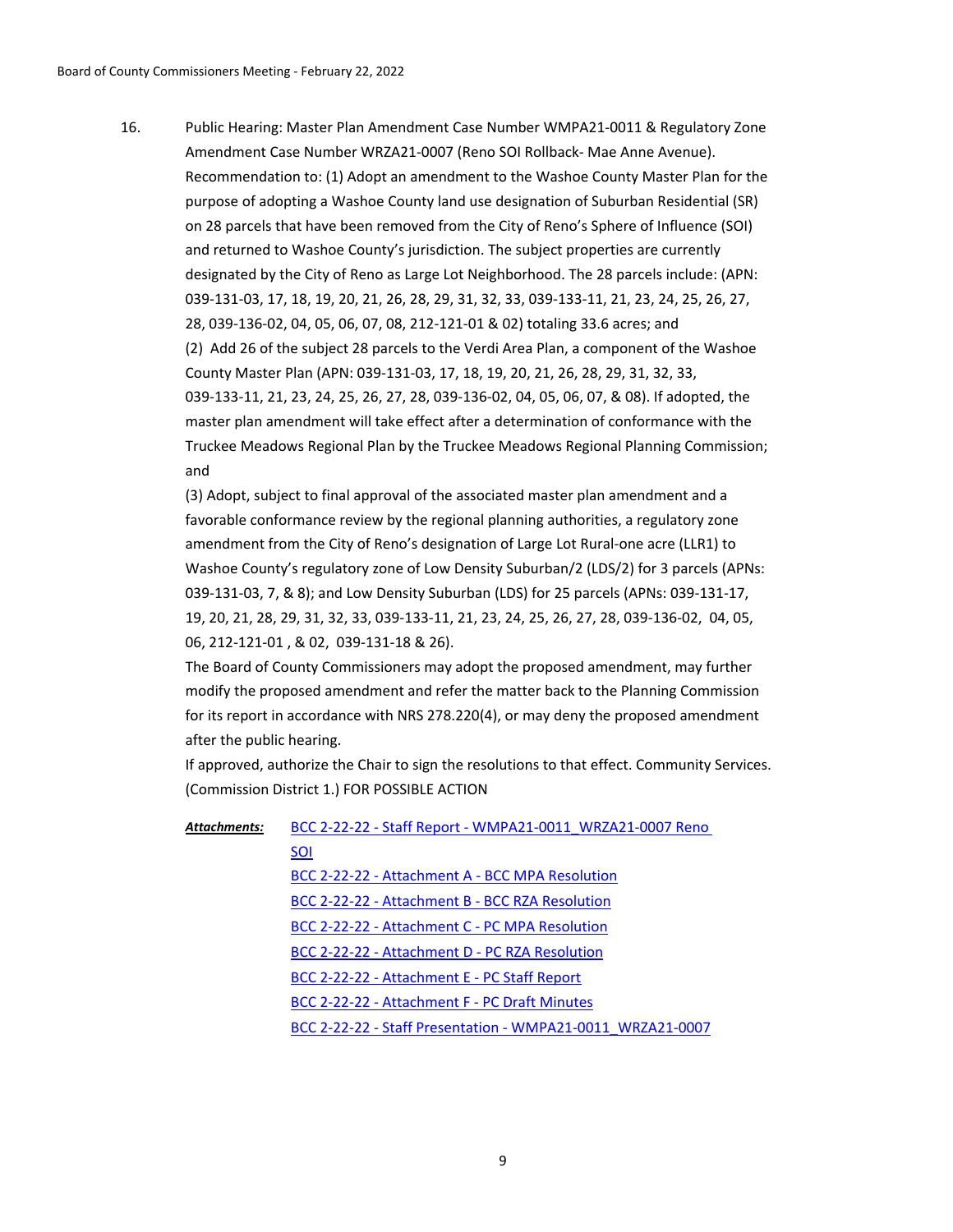Public Hearing: Second reading and possible adoption of an ordinance to amend Washoe County Code section 25.600 to impose a fee to be charged and collected when a passenger car is shared through a peer-to-peer car sharing program, as authorized by NRS 244A.810, to become effective April 1, 2022. Manager's Office. (All Commission Districts.) FOR POSSIBLE ACTION 17.

[BCC 02-22-22- SB389 Ordinance- Second Reading](http://washoe-nv.legistar.com/gateway.aspx?M=F&ID=b4adff2c-7018-4699-9c3e-31b52d7c283d.doc) [Ordinance-- Clean Copy-- Chapter 25 peer-to-peer car sharing](http://washoe-nv.legistar.com/gateway.aspx?M=F&ID=bacd1770-f6fc-4d67-b0e0-8df912cd3789.docx) [Ordinance-- Working Copy-- Chapter 25 peer-to-peer car sharing](http://washoe-nv.legistar.com/gateway.aspx?M=F&ID=8ae974fe-2a92-4256-b8ec-ae3871c5f86c.docx) *Attachments:*

# **End Of Scheduled Public Hearings**

- 18. Public Comment. Comment heard under this item will be limited to three minutes per person and may pertain to matters both on and off the Commission agenda. The Commission will also hear public comment during individual action items, with comment limited to three minutes per person. Comments are to be made to the Commission as a whole.
- 19. Commissioners'/County Manager's announcements, reports and updates to include boards and commissions updates, requests for information or topics for future agendas. (No discussion among Commissioners will take place on this item.)

**Adjournment**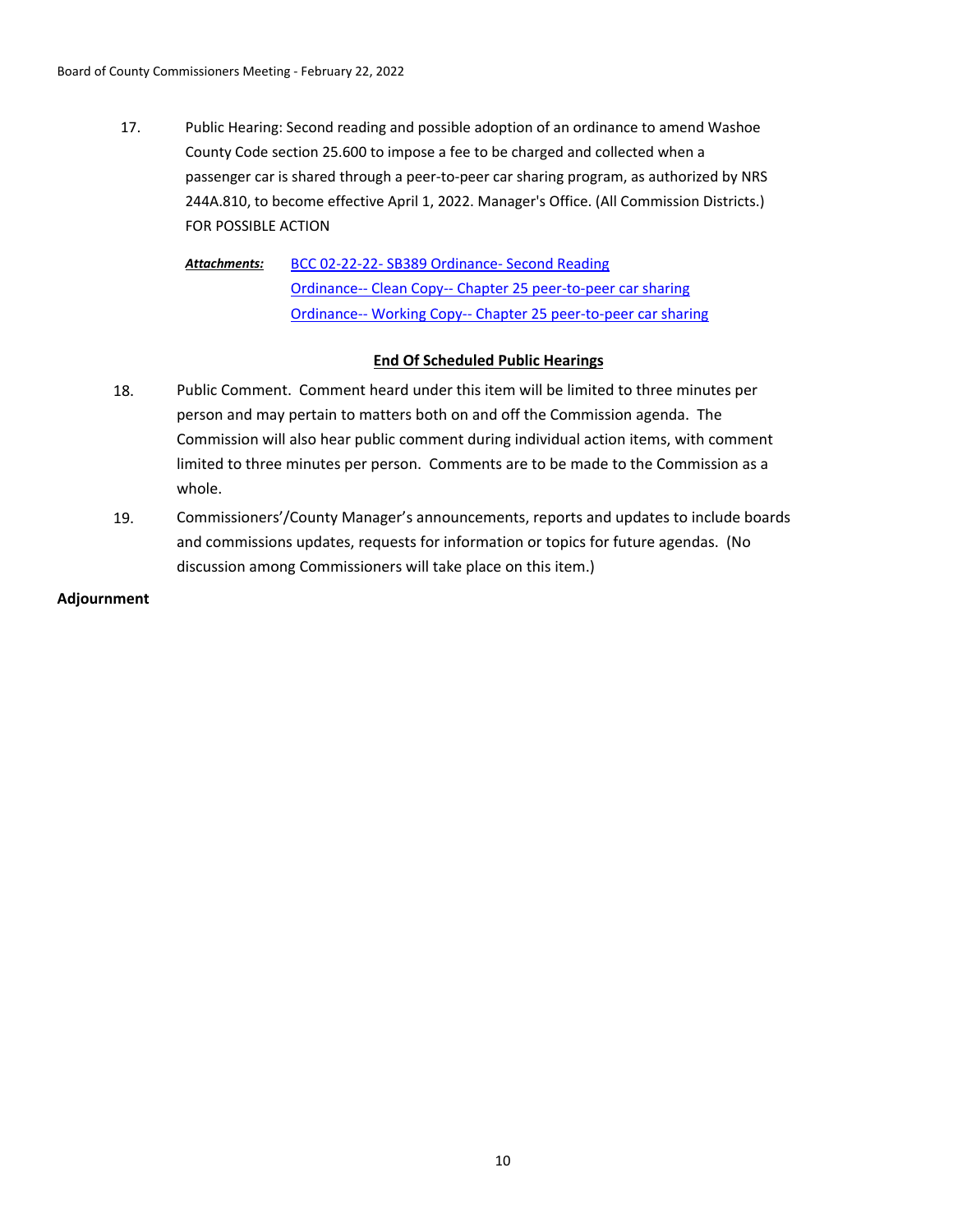Various boards/commissions the Washoe County Commissioners may be a member of or liaison to:

# Chair Hartung

Community Homelessness Advisory Board (alternate) EDAWN (Economic Development Authority of Western Nevada) Nevada Association of Counties Board of Directors (NACO) Regional Transportation Commission Truckee Meadows Regional Planning Agency Governing Board Truckee Meadows Water Authority Board Truckee River Flood Management Authority Washoe County Stadium Authority Washoe County Investment Committee Western Regional Water Commission

#### Vice-Chair Hill

Community Homelessness Advisory Board Downtown Reno Business Improvement District EDAWN (Economic Development Authority of Western Nevada) (alternate) Nevada Tahoe Conservation District Board of Supervisors Regional Transportation Commission (alternate) Tahoe Prosperity Center Board of Directors Tahoe Regional Planning Agency Governing Board Tahoe Transportation District Board of Directors Tahoe Transportation Commission Truckee Meadows Regional Planning Agency Governing Board Truckee Meadows Water Authority Board Truckee River Flood Management Authority Washoe County Internal Audit Committee (alternate) Washoe County Investment Committee Washoe County Legislative Liaison Washoe County Stadium Authority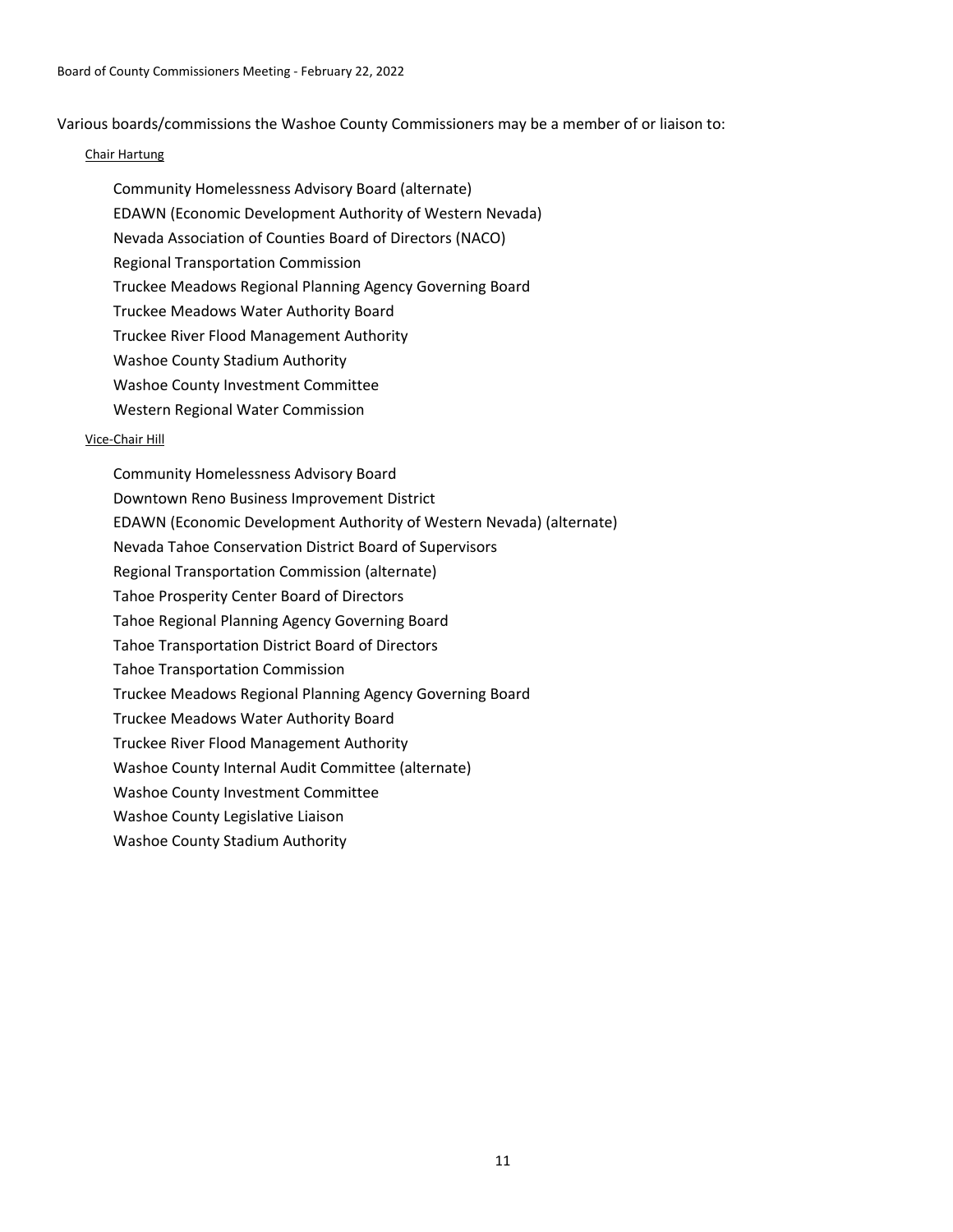# Commissioner Lucey

Community Homelessness Advisory Board Nevada Association of Counties Board of Directors (NACO) Regional Transportation Commission Reno-Sparks Convention & Visitors Authority Tahoe Regional Planning Agency Governing Board (alternate) Tahoe Transportation District Board of Directors (alternate) Tahoe Transportation Commission (alternate) Truckee Meadows Water Authority Board (alternate) Truckee River Flood Management Authority (alternate) Washoe County Criminal Justice Advisory Committee Washoe County District Board of Health Washoe County Legislative Liaison Washoe County School District Capital Funding Protection Committee Washoe County School District Oversight Panel Washoe County Stadium Authority (alternate) Western Nevada Development District (WNDD) (alternate) Western Regional Water Commission

#### Commissioner Jung

Washoe County Animal Services Advisory Board Downtown Reno Business Improvement District (alternate) Nevada Tahoe Conservation District Board of Supervisors (alternate) Nevadaworks (alternate) Regional Transportation Commission (alternate) Truckee Meadows Water Authority Board (alternate) Truckee River Flood Management Authority (alternate) Washoe County Open Space and Regional Parks Commission Liaison Washoe County Senior Services Advisory Board Liaison Washoe County Stadium Authority (alternate)